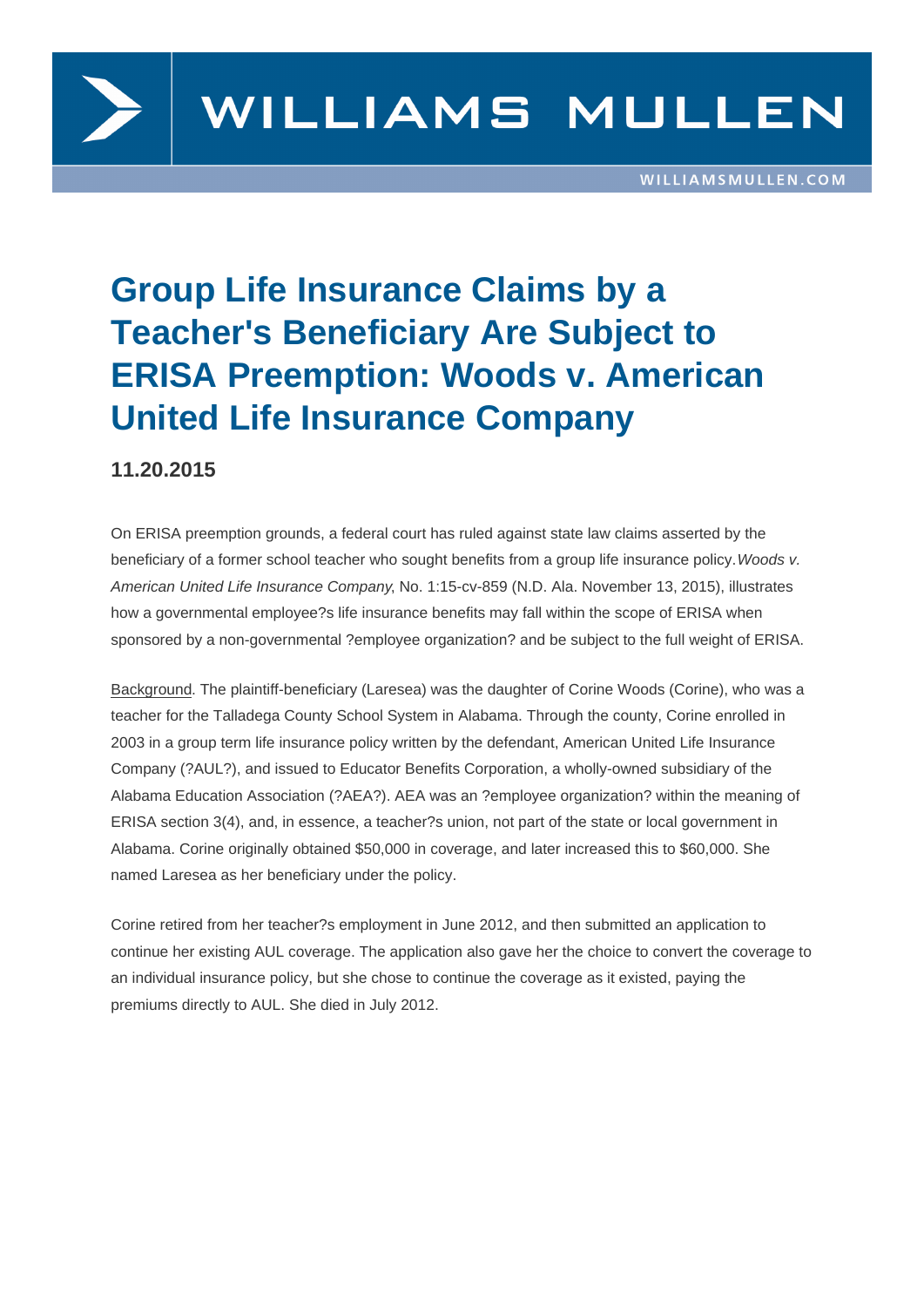Laresea submitted a claim for the policy benefits, but was denied. Initially AUL asserted that Corine had not applied to continue her coverage, but later admitted that the benefits should have been paid, though only for \$50,000, instead of the increased level of \$60,000. Laresea then filed suit in federal court, based on ?diversity of citizenship? jurisdiction, and asserted claims against AUL under Alabama state law for breach of contract, fraud, suppression or concealment, bad faith, deceit and negligent hiring/training. She demanded punitive or extra-contractual damages in addition to the policy benefits, and asked for a jury trial.

AUL filed a motion to dismiss the state law claims on the ground that ERISA preempted them, to dismiss the claims for punitive or extra-contractual damages on the ground that ERISA did not allow them, and to strike the demand for jury trial as unavailable under ERISA.

The Court?s Ruling. The court agreed that Laresea?s claims were subject to dismissal.

Although ERISA does not cover plans sponsored by governmental employers (see ERISA section 4(b)(1)), it does apply to plans sponsored by ?employee organizations? such as AEA (see ERISA section  $4(a)(2)$ ), and the group insurance policy sponsored by AEA was such a plan. Laresea did not dispute this. She did contend, however, that ERISA did not apply to her mother?s coverage once Corine had retired and was no longer employed. The court rejected her argument, for the facts showed that Corine had not converted the AUL coverage to an individual life insurance policy but instead had chosen to continue her existing coverage under the AEA-sponsored group policy. ERISA therefore still applied at the time she died.

Because ERISA applied to the claim for the benefits, all of Laresea?s state law claims were preempted. All of her claims ?related to? an ERISA-regulated plan within the meaning of ERISA?s preemption provision, section 514(a), since all of them related to the availability and amount of benefits payable to Laresea under the AEA plan and required reference to its terms. The deceit or concealment allegedly practiced by AUL also related directly to the AEA plan and to whether Corine had chosen continuation coverage under its terms. All of Laresea?s state law claims were therefor preempted and subject to dismissal.

The court readily concluded likewise that punitive and extra-contractual damages are not available under ERISA, nor is trial by jury available in a case seeking ERISA benefits. Laresea?s claims for those damages and for a jury trial were thus also subject to dismissal.

As in many other ERISA cases with facts supporting preemption of claims for plan benefits, the court did not throw Laresea out of court but allowed her two weeks to reframe her claim under ERISA. It remains to be seen how that claim will be resolved.

The Significant Lessons. The Woods case has two practical lessons. First, a plan participant?s status as a governmental employee is not decisive as to whether that person is covered by an ERISA-regulated plan. Members enrolled in plans sponsored by non-governmental employee organizations, like Corine Woods, have protection under the statute, but, conversely, ERISA?s civil remedies and preemption provisions embrace their claims for benefits under those plans. Second, the facts of any post